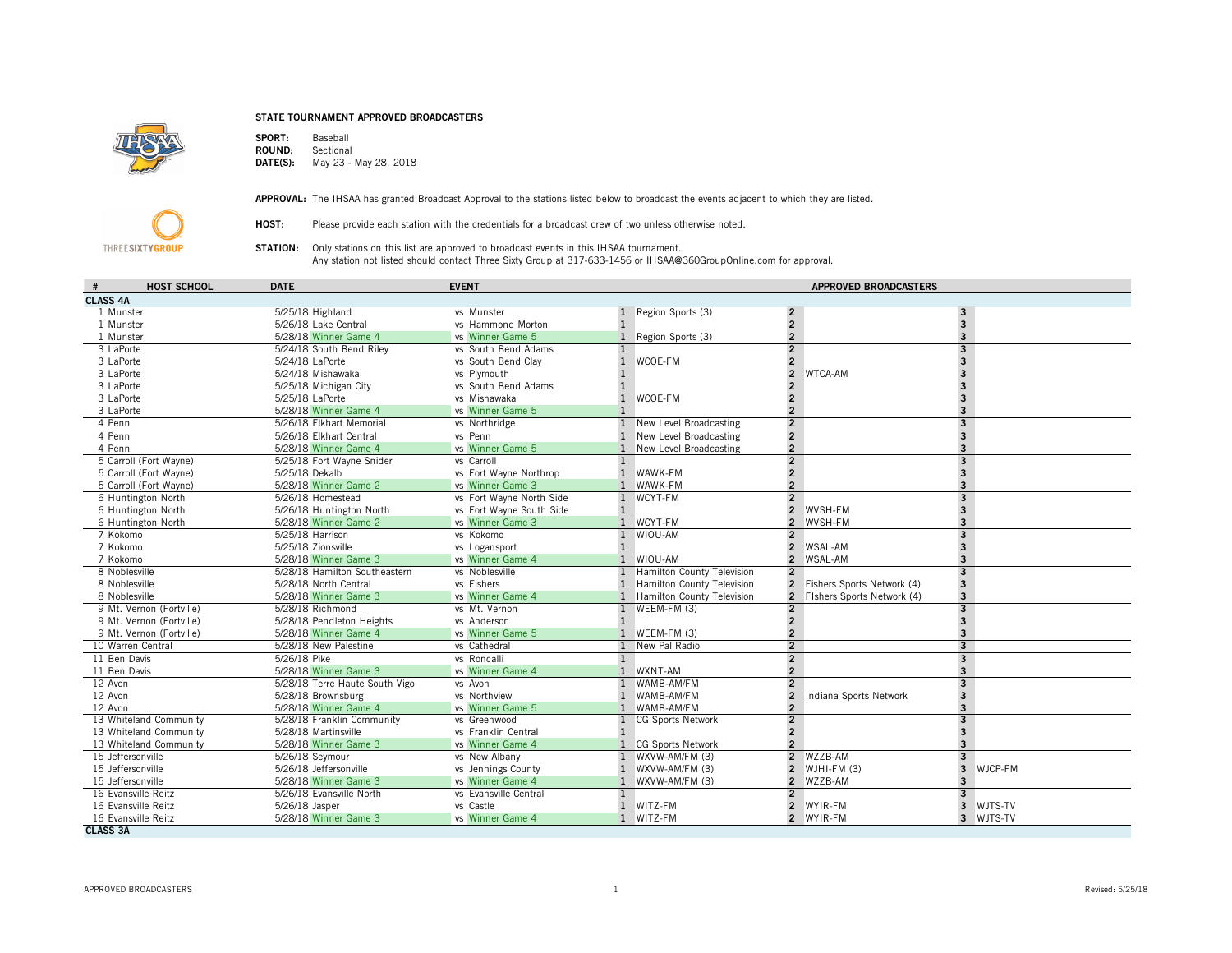| <b>HOST SCHOOL</b>                     | <b>DATE</b>                                                        | <b>EVENT</b>                            |                              |                                                       | <b>APPROVED BROADCASTERS</b> |                                         |
|----------------------------------------|--------------------------------------------------------------------|-----------------------------------------|------------------------------|-------------------------------------------------------|------------------------------|-----------------------------------------|
| 17 Griffith                            | 5/25/18 Hammond Clark                                              | vs Hammond Morton                       | $\mathbf{1}$                 | $\overline{2}$                                        |                              | $\overline{\mathbf{3}}$                 |
| 17 Griffith                            | 5/25/18 Griffith                                                   | vs Gary West Side                       | $\mathbf{1}$                 | $\overline{2}$                                        |                              | $\overline{\mathbf{3}}$                 |
| 17 Griffith                            | 5/28/18 Winner Game 3                                              | vs Winner Game 4                        | $\mathbf{1}$                 | $\overline{2}$<br>WJOB AM + Webcast                   |                              | 3                                       |
| 18 Kankakee Valley                     | 5/25/18 Andrean                                                    | vs Wheeler                              | $\mathbf{1}$                 | $\overline{2}$                                        |                              | 3                                       |
| 18 Kankakee Vallev                     | 5/25/18 Twin Lakes                                                 | vs Knox                                 | 1 WKVI-FM                    | $\overline{2}$                                        |                              | $\overline{3}$                          |
| 18 Kankakee Valley                     | 5/28/18 Winner Game 3                                              | vs Winner Game 4                        | 1                            | $\overline{2}$                                        |                              | 3                                       |
| 19 Mishawaka Marian                    | 5/26/18 Mishawaka Marian                                           | vs Jimtown                              | $\mathbf{1}$                 | $\overline{2}$                                        |                              | $\overline{\mathbf{3}}$                 |
| 19 Mishawaka Marian                    | 5/26/18 New Prairie                                                | vs South Bend St. Joseph                | $\mathbf{1}$                 | $\overline{2}$                                        |                              | $\overline{3}$                          |
| 19 Mishawaka Marian                    | 5/28/18 Winner Game 4                                              | vs Winner Game 5                        | 1 WYMR-FM                    | $\overline{2}$                                        |                              | $\overline{3}$                          |
| 20 Peru                                | 5/28/18 Peru                                                       | vs Western                              | $\mathbf{1}$                 | WIOU-AM                                               | 2 WARU-FM                    | $\overline{3}$                          |
| 21 Lakeland                            | 5/26/18 Tippecanoe Valley                                          | vs NorthWood                            | $\mathbf{1}$                 | BroadcastSport.net<br>$\overline{2}$                  |                              | $\mathbf{3}$                            |
| 21 Lakeland                            | 5/26/18 Lakeland                                                   | vs Fairfield                            | $\mathbf{1}$                 | $\overline{2}$                                        |                              | $\overline{3}$                          |
| 21 Lakeland                            | 5/28/18 Winner Game 4                                              | vs Winner Game 5                        |                              | $\overline{2}$<br>1 BroadcastSport.net                |                              | 3                                       |
| 22 Garrett                             | 5/26/18 New Haven                                                  | vs Garrett                              |                              | WAWK.com<br>$\overline{2}$                            |                              | $\overline{3}$                          |
| 22 Garrett                             | 5/26/18 Fort Wayne Concorida Lutheran vs Fort Wayne Bishop Dwenger |                                         | $\mathbf{1}$                 | $\overline{2}$                                        |                              | $\overline{3}$                          |
| 22 Garrett                             | 5/28/18 Winner Game 4                                              | vs Winner Game 5                        |                              | $\overline{2}$<br>1 WAWK.com                          |                              | 3                                       |
| 23 Bellmont                            | 5/25/18 Norwell                                                    | vs Jay County                           | $\mathbf{1}$                 | WPGW-FM<br>$\overline{2}$                             | The Voice Enterprises        | $\mathbf{3}$<br>$\overline{3}$          |
| 23 Bellmont                            | 5/25/18 Heritage                                                   | vs Bellmont                             | 1                            | $\overline{2}$                                        |                              | WZBD-FM                                 |
| 23 Bellmont                            | 5/28/18 Winner Game 3                                              | vs Winner Game 4                        | 1 WPGW-FM                    |                                                       | 2 The Voice Enterprises      | $\overline{\mathbf{3}}$<br>WZBD-FM      |
| 25 Crawfordsville                      | 5/23/18 Lebanon                                                    | vs Frankton                             | $\mathbf{1}$<br>$\mathbf{1}$ | $\overline{\phantom{a}}$<br>WIMC-FM<br>$\overline{2}$ |                              | 3                                       |
| 25 Crawfordsville<br>25 Crawfordsville | 5/28/18 Southmont<br>5/28/18 Crawfordsville                        | vs North Montgomery<br>vs Winner Game 1 | 1 WIMC-FM                    |                                                       | 2 WIRE-FM                    | $\mathbf{3}$<br>$\overline{\mathbf{3}}$ |
| 25 Crawfordsville                      | 5/28/18 Winner Game 2                                              | vs Winner Game 3                        | 1 WIMC-FM                    | $\overline{2}$                                        | WIRE-FM                      | 3                                       |
| 28 Owen Valley                         | 5/28/18 West Vigo                                                  | vs Owen Valley                          | $\mathbf{1}$                 | WNDI-FM<br>$\overline{2}$                             |                              | 3                                       |
| 28 Owen Valley                         | 5/28/18 Brown County                                               | vs Sullivan                             | 1 WNDI-FM                    | $\overline{2}$                                        |                              | $\overline{\mathbf{3}}$                 |
| 28 Owen Valley                         | 5/28/18 Winner Game 2                                              | vs Winner Game 3                        | $\mathbf{1}$                 | $\overline{2}$                                        |                              | $\overline{3}$                          |
| 29 Madison Consolidated                | 5/25/18 Franklin County                                            | vs Lawrenceburg                         | $\mathbf{1}$                 | $\overline{2}$                                        |                              | $\overline{\mathbf{3}}$                 |
| 29 Madison Consolidated                | 5/25/18 Greensburg                                                 | vs Batesville                           | $\mathbf{1}$                 | $\overline{2}$                                        |                              | $\overline{3}$                          |
| 29 Madison Consolidated                | 5/28/18 Winner Game 4                                              | vs Winner Game 5                        | $\mathbf{1}$                 | $\overline{2}$<br>SEILocalSports.com                  |                              | $\overline{3}$                          |
| 30 Silver Creek                        | 5/25/18 North Harrison                                             | vs Brownstown Central                   | $\mathbf{1}$                 | $\overline{2}$                                        |                              | 3                                       |
| 30 Silver Creek                        | 5/25/18 Silver Creek                                               | vs Charlestown                          | $\mathbf{1}$                 |                                                       | 2 WPMQ-LP (3)                | $\overline{3}$                          |
| 30 Silver Creek                        | 5/28/18 Winner Game 5                                              | vs Winner Game 6                        | $\mathbf{1}$                 |                                                       | 2 WPMQ-LP $(3)$              | 3                                       |
| 31 Vincennes Lincoln                   | 5/28/18 Princeton                                                  | vs Gibson Southern                      | $\overline{1}$               | $\overline{2}$                                        |                              | $\overline{3}$                          |
| 31 Vincennes Lincoln                   | 5/28/18 Vincennes Lincoln                                          | vs Washington                           | $\mathbf{1}$                 | WZDM-FM                                               | 2 WAMW-FM                    | $\overline{3}$                          |
| 31 Vincennes Lincoln                   | 5/28/18 Winner Game 2                                              | vs Winner Game 3                        | $\mathbf{1}$                 | WZDM-FM<br>$\overline{2}$                             | WAMW-FM                      | $\overline{3}$                          |
| 32 Evansville Bosse                    | 5/25/18 Evansville Memorial                                        | vs Evansville Bosse                     | $\mathbf{1}$                 | $\overline{2}$                                        |                              | $\mathbf{3}$                            |
| 32 Evansville Bosse                    | 5/25/18 Boonville                                                  | vs Heritage Hills                       | 1 WAXL-FM                    |                                                       | 2 WBNL-FM                    | $\overline{3}$                          |
| 32 Evansville Bosse                    | 5/28/18 Winner Game 2                                              | vs Winner Game 3                        | $\mathbf{1}$                 | WAXL-FM                                               | 2 WBNL-FM                    | $\overline{\mathbf{3}}$                 |
| <b>CLASS 2A</b>                        |                                                                    |                                         |                              |                                                       |                              |                                         |
| 34 Hebron                              | 5/26/18 Hebron                                                     | vs Rensselaer Central                   | 1 WKVI-FM                    | $\overline{2}$                                        |                              | $\overline{\mathbf{3}}$                 |
| 34 Hebron                              | 5/26/18 North Newton                                               | vs Boone Grove                          | 1                            | $\overline{2}$                                        |                              | $\overline{3}$                          |
| 34 Hebron                              | 5/28/18 Winner Game 3                                              | vs Winner Game 4                        | 1                            | $\overline{2}$                                        |                              | 3                                       |
| 35 Westview                            | 5/26/18 Prairie Heights                                            | vs Eastside                             | $\mathbf{1}$                 | $\overline{2}$                                        |                              | $\overline{3}$                          |
| 35 Westview                            | 5/26/18 LaVille                                                    | vs Westview                             | $\mathbf{1}$                 | $\overline{2}$                                        |                              | $\overline{3}$                          |
| 35 Westview                            | 5/28/18 Winner Game 3                                              | vs Winner Game 4                        | $\mathbf{1}$                 | $\overline{2}$<br>WYMR-FM                             |                              | 3                                       |
| 36 Adams Central                       | 5/26/18 Fort Wayne Canterbury                                      | vs South Adams                          | $\mathbf{1}$                 | WZBD-FM<br>$\overline{2}$                             | The Berne Witness            | 3                                       |
| 36 Adams Central                       | 5/26/18 Bluffton                                                   | vs Churubusco                           | 1 WZBD-FM                    | $\overline{2}$                                        |                              | $\overline{3}$                          |
| 36 Adams Central                       | 5/28/18 Winner Game 3                                              | vs Winner Game 4                        | $\mathbf{1}$                 | WZBD-FM                                               | 2 The Berne Witness          | 3                                       |
| 37 Wabash                              | 5/26/18 Lewis Cass                                                 | vs Wabash                               | $\mathbf{1}$                 | WJOT-FM<br>$\overline{2}$                             |                              | $\overline{3}$                          |
| 37 Wabash                              | 5/26/18 Rochester                                                  | vs Manchester                           | 1 WJOT-FM                    | $\overline{2}$                                        |                              | $\overline{3}$                          |
| 37 Wabash                              | 5/28/18 Winner Game 3                                              | vs Winner Game 4                        | 1 WJOT-FM                    | $\overline{2}$                                        |                              | 3                                       |
| 38 Lafayette Central Catholic          | 5/28/18 Lafayette Central Catholic                                 | vs Western Boone                        | $\mathbf{1}$                 | $\overline{2}$<br>PutMeInSports.com                   |                              | $\mathbf{3}$                            |
| 38 Lafayette Central Catholic          | 5/28/18 Clinton Prairie                                            | vs Carroll                              | 1                            | $\overline{2}$                                        |                              | $\overline{3}$                          |
| 38 Lafayette Central Catholic          | 5/28/18 Winner Game 3                                              | vs Winner Game 4                        |                              | $\overline{2}$<br>1 PutMeInSports.com                 |                              | $\overline{\mathbf{3}}$                 |
| 40 Frankton                            | 5/24/18 Shenandoah                                                 | vs Frankton                             | 1                            | $\overline{2}$<br>$\overline{2}$                      |                              | 3<br>$\overline{3}$                     |
| 40 Frankton                            | 5/24/18 Lapel                                                      | vs Wapahani                             |                              | 1 WHS Network<br>$\overline{\mathbf{z}}$              |                              | $\overline{3}$                          |
| 40 Frankton                            | 5/28/18 Winner Game 3                                              | vs Winner Game 4                        |                              | 1 WHS Network                                         |                              |                                         |